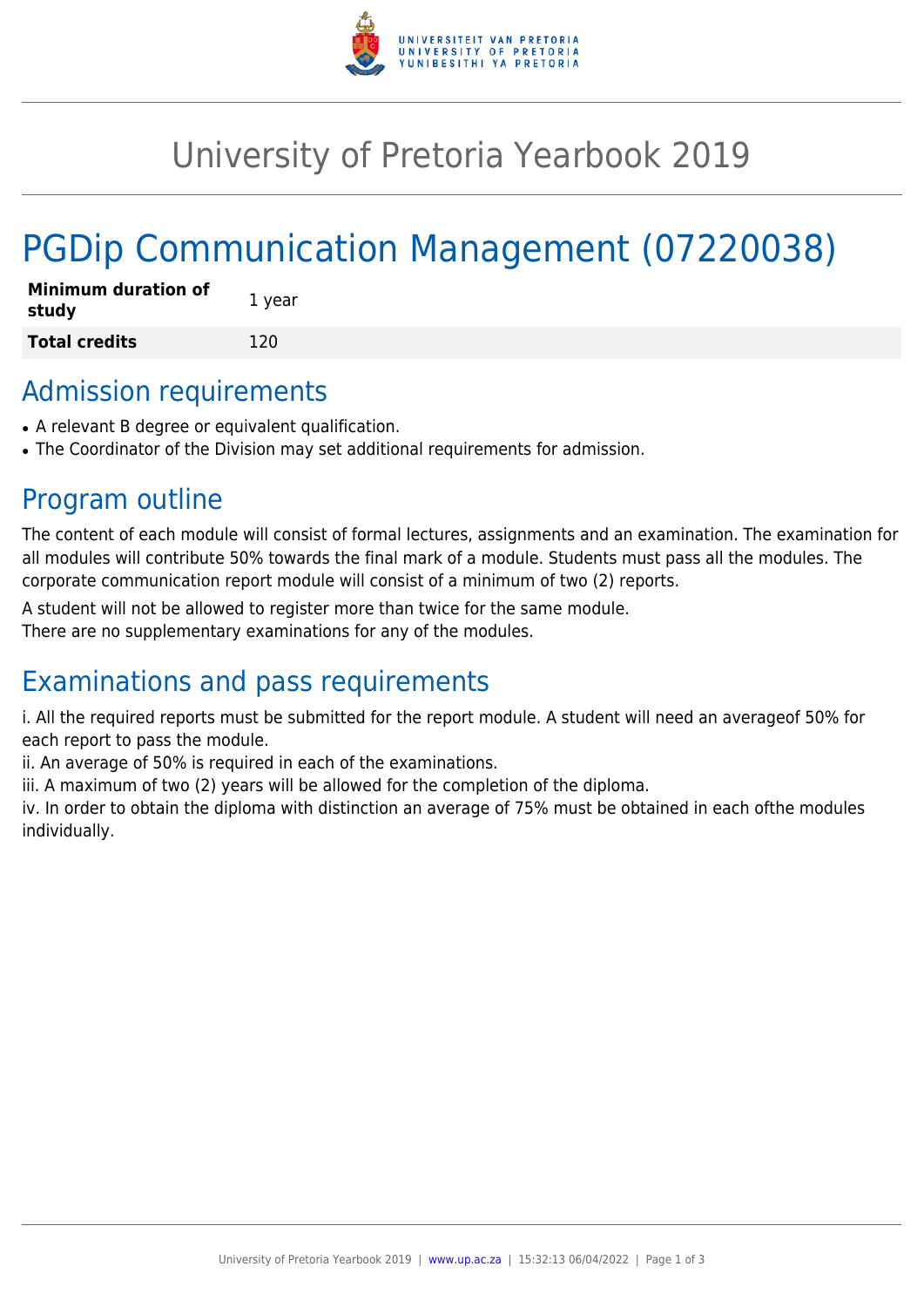

## Curriculum: Final year

**Minimum credits: 120**

#### **Core modules**

#### **Local, regional and international issues in communication management 780 (IKO 780)**

| <b>Module credits</b>         | 40.00                                |
|-------------------------------|--------------------------------------|
| <b>Contact time</b>           | 1 lecture per week                   |
| Language of tuition           | Module is presented in English       |
| <b>Department</b>             | Division of Communication Management |
| <b>Period of presentation</b> | Semester 1 and Semester 2            |

#### **Module content**

- Communication management in South Africa
- Communication management in a developmental state
- Communication management in SADC, Africa and BRICS
- International communication

#### **The corporate communication report 700 (KOB 700)**

| <b>Module credits</b>         | 40.00                                |
|-------------------------------|--------------------------------------|
| Language of tuition           | Module is presented in English       |
| <b>Department</b>             | Division of Communication Management |
| <b>Period of presentation</b> | Semester 1 and Semester 2            |
|                               |                                      |

#### **Module content**

- Identification, description and investigation of an actual corporate issue
- A complete communication report to address the corporate issue

#### **Corporate communication 781 (KPK 781)**

| <b>Module credits</b>         | 40.00                                |
|-------------------------------|--------------------------------------|
| <b>Contact time</b>           | 1 lecture per week                   |
| Language of tuition           | Module is presented in English       |
| <b>Department</b>             | Division of Communication Management |
| <b>Period of presentation</b> | Semester 1 and Semester 2            |
|                               |                                      |

#### **Module content**

- Corporate communication theory and research
- Corporate communication in the public and private sectors
- Corporate communication versus public relations
- Corporate communication cases